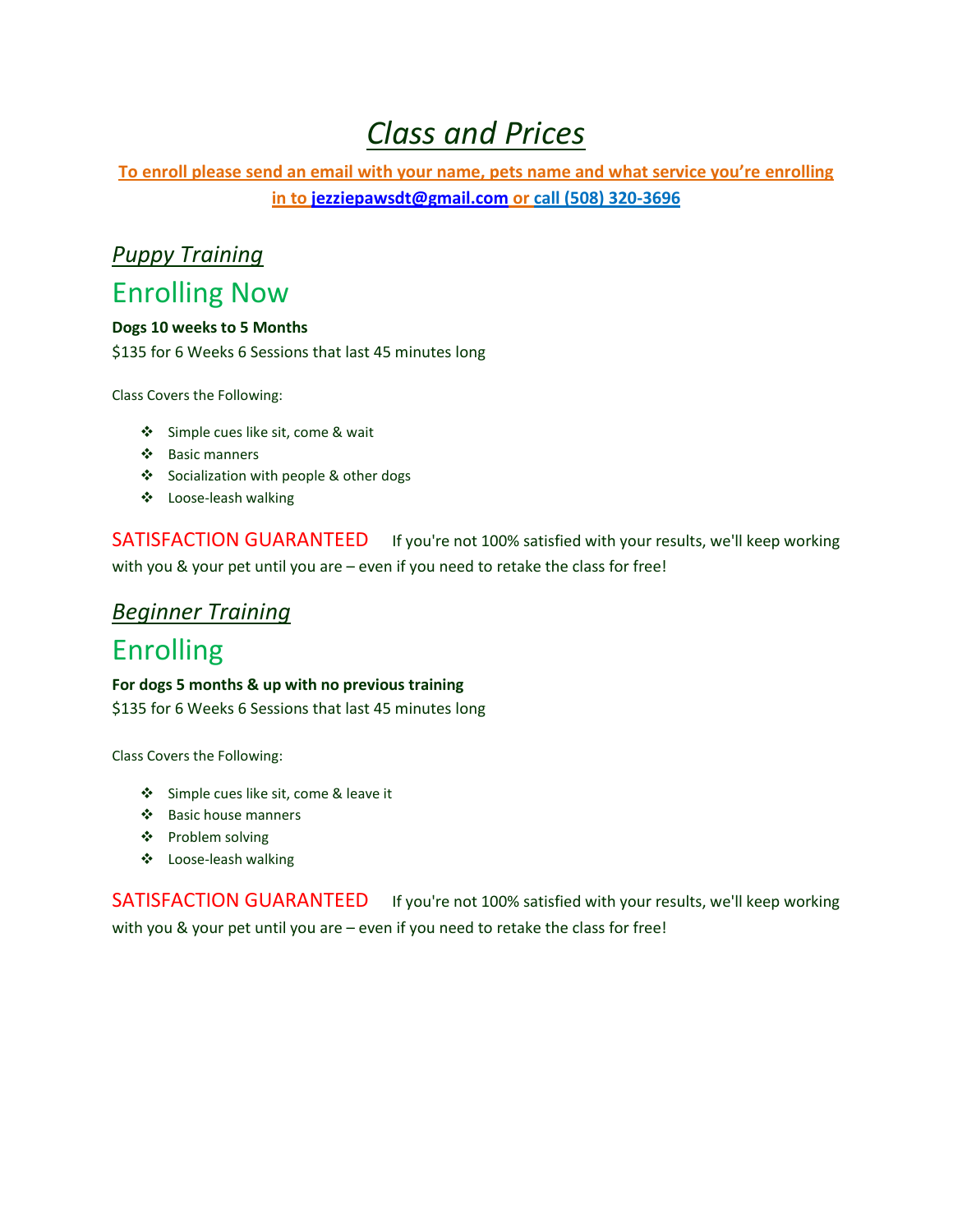# *Intermediate Training* Enrolling now

#### **For dogs who already know basic cues**

\$135 for 6 Weeks 6 Sessions that last 45 minutes long

Class Covers the Following:

- Review learned behaviors
- Practice behaviors with added distractions
- Learn heel, stay, go to bed & more

**Prerequisite:** Puppy Training, Beginner Training or comparable skill level

SATISFACTION GUARANTEED If you're not 100% satisfied with your results, we'll keep working with you & your pet until you are – even if you need to retake the class for free!

### *Advanced Training*

# Enrolling now

\$135 for 6 Weeks 6 Sessions that last 45 minutes long

Class Covers the Following:

- Master advanced behaviors
- Work on supervised separation
- Practice behaviors with increased distractions

**Prerequisite**: Intermediate Training or comparable skill level

SATISFACTION GUARANTEED If you're not 100% satisfied with your results, we'll keep working with you & your pet until you are – even if you need to retake the class for free!